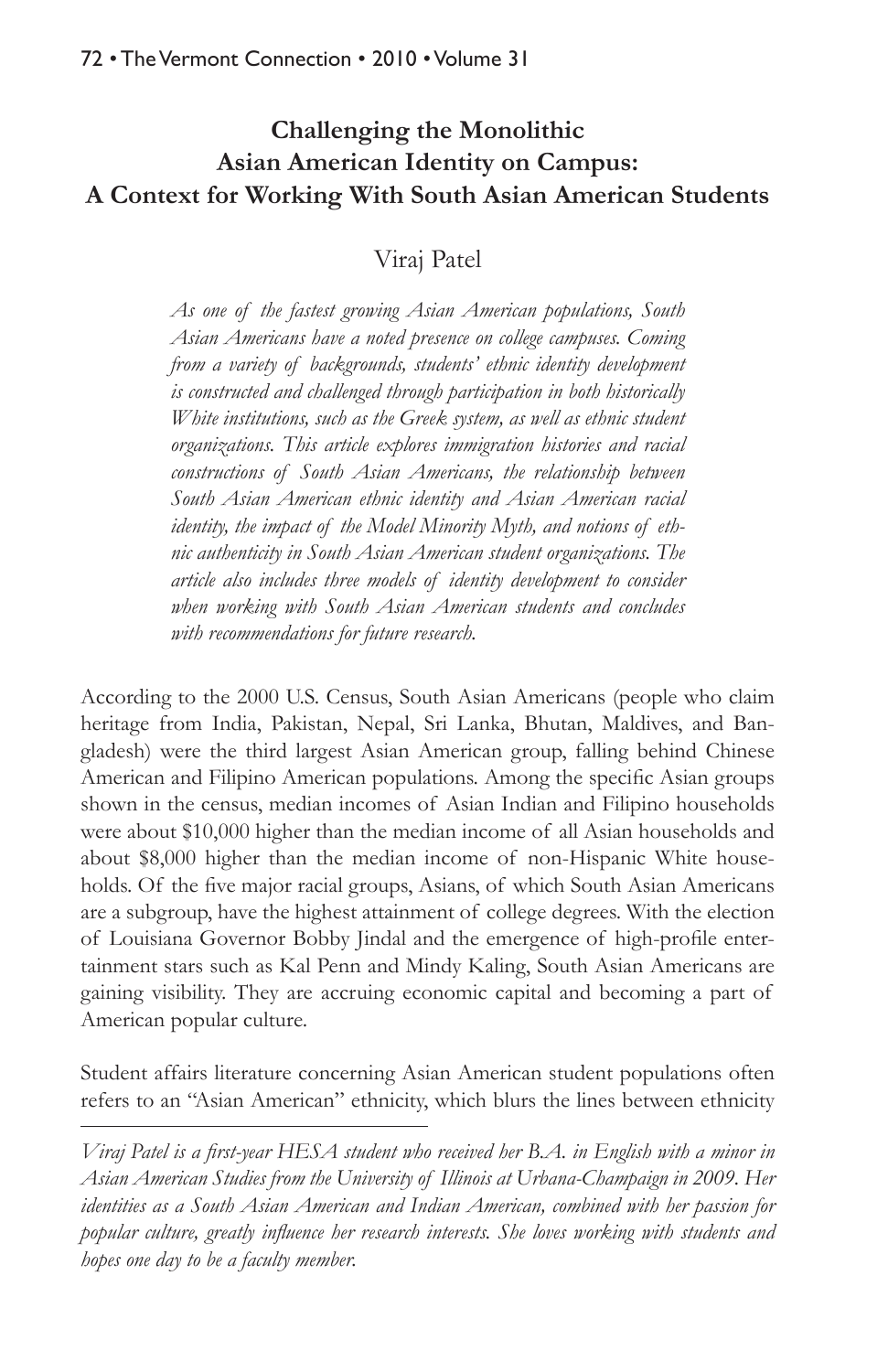and race. Because Asian American identity is multidimensional, it is important to consider individual subgroups and their unique histories (Ibrahim, Ohnishi, & Sandhu, 1997; Museus, 2008). There are many ethnicities (such as Korean, Indian, Pakistani, Japanese, etc.) that compose Asian America, and each carries their own distinct histories and cultures. While this serves a positive purpose in terms of coalition building, it also means some important cultural and historic facts get lost in the search for a common story. While South Asian American students are identified racially as Asian, and do share some common immigration and social histories with other Asian Pacific American (APA) populations, "The use of Asian American as an umbrella category... can obscure demographic differences that need to be addressed" (McEwen, Kodoma, Alvarez, Lee, & Liang, 2002, p. 18). This article will give a brief history of South Asian Americans in the United States, address issues facing contemporary South Asian American college students, and glimpse into South Asian American student organizations on college campuses. This article will also discuss the ideas of "Indianness" and "Desiness" and how these concepts fit into racial and ethnic identity formation for South Asian American college students as well as the impact of the Model Minority Myth. Finally, the article will conclude with recommendations for future research.

#### History

The first South Asian Americans arrived from the Indian state of Punjab around 1900. Mostly farmers who settled in California, these men married Mexican women and remained part of the agrarian working class. While there are many direct descendents of these workers, further immigration was heavily tempered with legislation such as California's Alien Land Law of 1913 and the Barred Zone Act of 1917, among others. These pieces of legislation directly targeted Asians from being able to own land and enter the United States, respectively (Leonard, 1997). However, the landmark Immigration and Nationality Act of 1965 opened the gates to privileged and highly educated Asian immigrants. The immigration laws favored white-collar professional workers such as doctors and engineers who, upon settling in the United States, were quick to attain economic success. Because the first generation had achieved the "American dream" as a result of education, their children, who benefitted from their parents' privilege and of growing up in high-income households, were members of communities where college was financially and culturally attainable and expected (Leonard; Shankar, 2008). Now, particularly on the West Coast, it is common for colleges to have APA enrollments of nearly one-fifth to one half of the overall undergraduate enrollment (Inkelas, 2004). With such high enrollment figures, "APA students' potential interaction or lack of interaction with students of other racial/ethnic groups on these campuses could have a significant impact on whether or not the promise of interracial contact can be achieved" (Inkelas, p. 286). As colleges rap-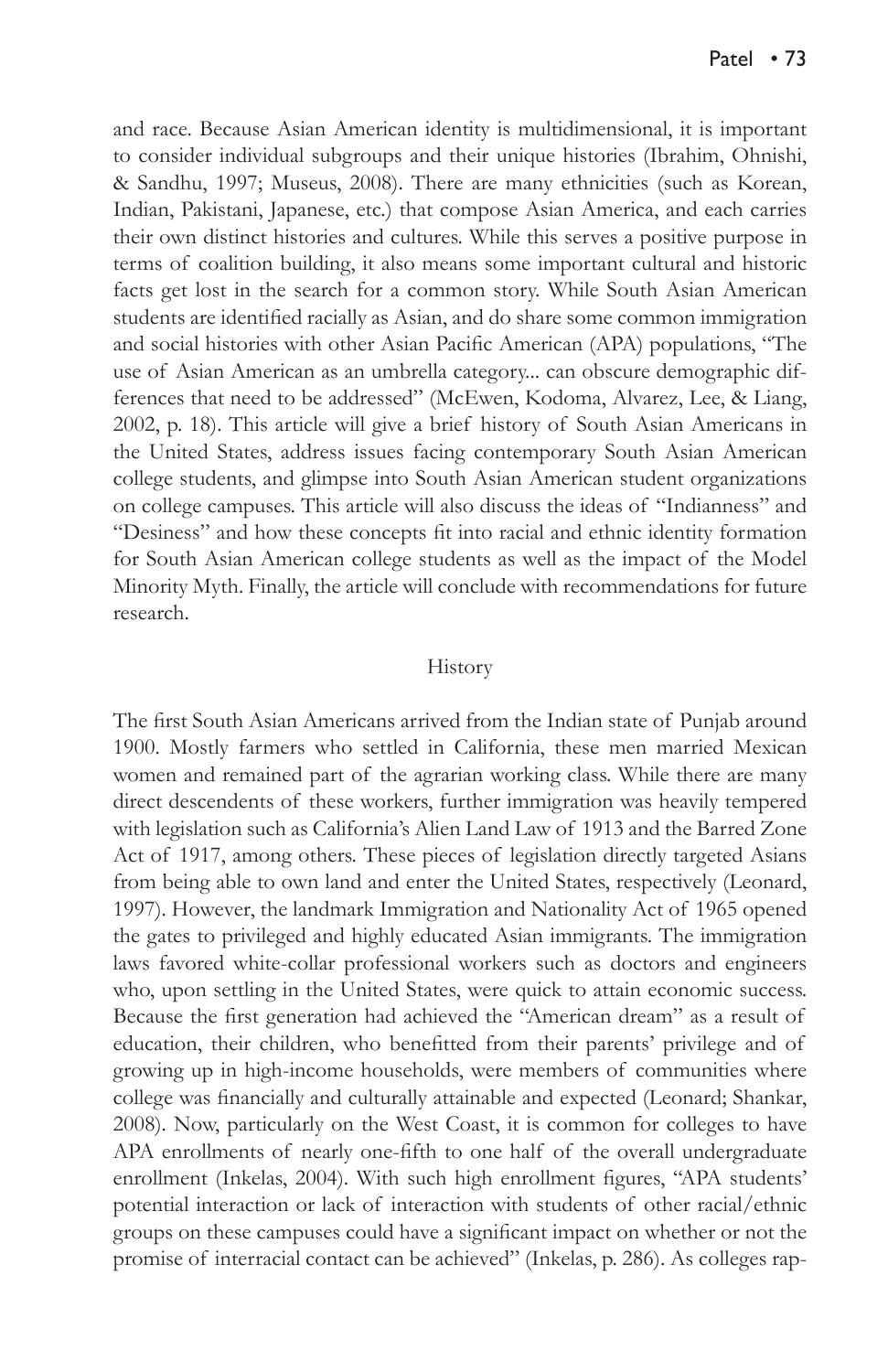# 74 • The Vermont Connection • 2010 • Volume 31

idly add a commitment to diversity to their mission statements and even general education requirements, learning how Asian Pacific American students explore identity may impact the way university missions are enacted in terms of diversity education.

Since so many Asian Pacific American and, in particular South Asian American students, are attending college in the United States, it is crucial to consider how racial and ethnic groupings must be disaggregated when working with different populations. The relationship South Asian Americans have to the racial category of Asian is a complicated one. In the United States, South Asian Americans have been referred to on the U.S. Census as Hindoos [sic], Indians, White, Asian, and most recently, as Asian Indian. Koshy (2004) stated:

From the early 1900s until 1923, the courts offered contradictory rulings on the racial identity of Asian Indians. In 1923, in the case of *The United States v. Bhagat Singh Thind*, the Supreme Court ruled while Asian Indians may be Caucasian by scientific precepts, they were nonwhite in the "common understanding" and that popular opinion should serve as the determining criterion of their racial identity. (p. 9)

Aside from state-imposed racial identification, many other groups of people whose ethnicities fall under the "Asian" racial category have participated in ingroup disagreement for inclusion or exclusion from the APA category as well (McEwen et al., 2002). The histories of inclusion and exclusion support the need to disaggregate what is traditionally thought of as a homogeneous APA population and to consider the needs of each subgroup.

Model Minority Myth and "Desiness"

On August 31, 1987, *TIME* magazine printed a picture of six Asian American children posing in a classroom surrounded by textbooks with a tagline that reads "Those Asian-American Whiz Kids." This headline perpetuates the Model Minority Myth, the notion that Asian Pacific Americans have overcome all racial barriers and have "made it." The term insinuates that the APA community is the "model" for all other racial and ethnic groups, which can negatively affect cross-racial relations as well as inter-group assessment of social issues (Kotori & Malaney, 2003; McEwen et al., 2002; Park, 2008; Prashad, 2000). Another side effect of the Model Minority Myth includes the belief that Asian Pacific Americans are psychologically healthy and therefore not in need of counseling services. However, research indicates that, in addition to experiencing pressure due to a need to succeed and live up to the image of the model minority, cultural influences also inhibit Asian Pacific Americans from seeking counseling services on their own (Choi, Rogers, & Worth, 2009) and can result in serious unaddressed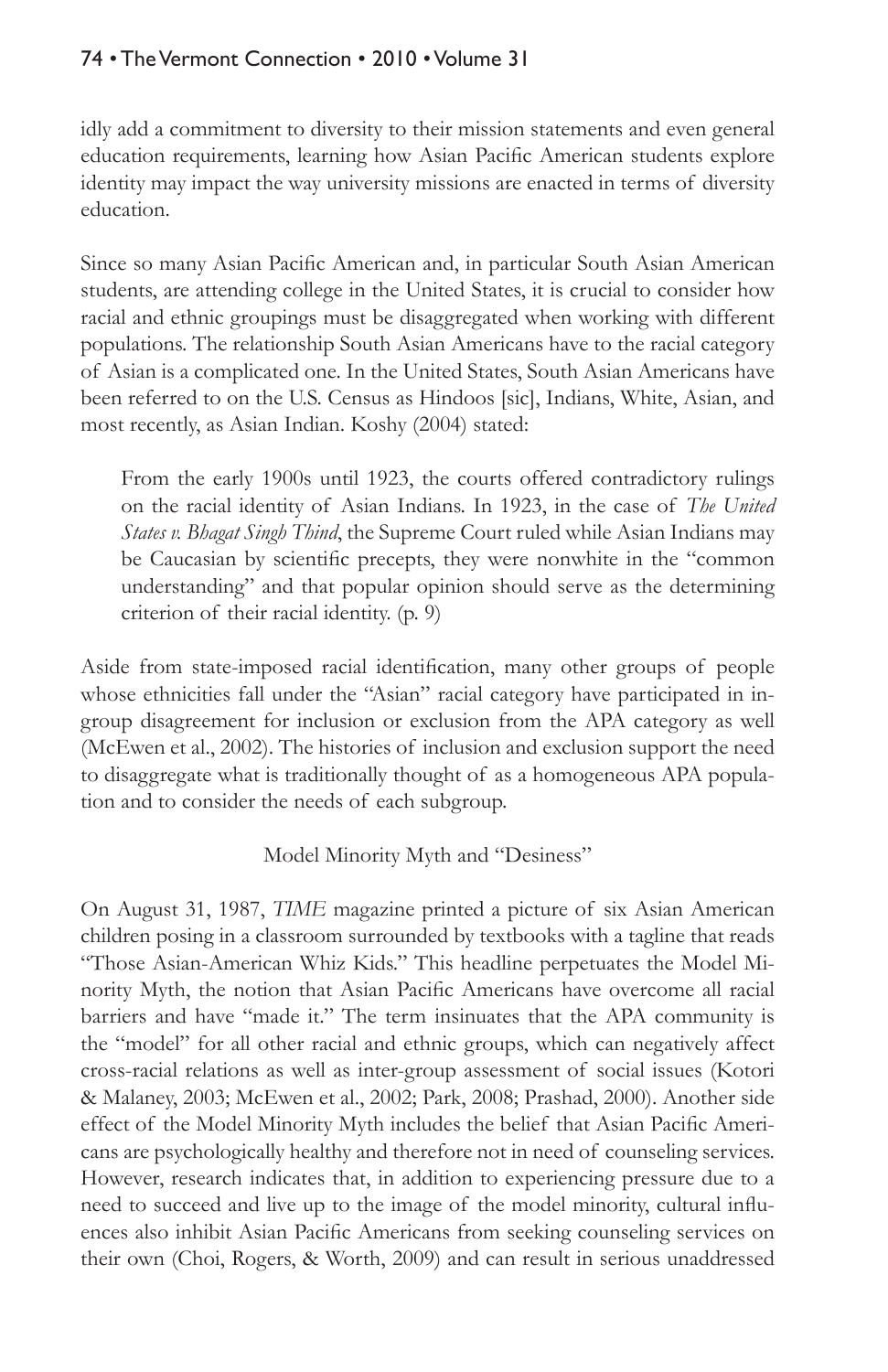mental health concerns for APA students.

In a study on Asian American women in sororities, Park (2008) noted how the Model Minority stereotype affects the way students navigate Greek-letter organizations at a predominantly White institution:

A colorblind narrative...would argue that since sororities dropped formal exclusion policies decades ago, such groups are open and bias free. Within this narrative, Asian Americans are cast as model minorities that do not face discrimination, capable of assimilating into sororities and campus life. (p. 109)

However, as Park's study later showed, sororities are not a place free of bias and racism. Park found that some Asian American females reported that they did not join because they felt self-conscious about their race. Additionally, many White students blamed the lack of Asian American sorority members on Asian American students since they are not "legally" barred from joining. There are two major factors that were not taken into consideration when statements about lack of participation made by White students about Asian American students being "their fault" for not joining Greek organizations. First, the legacy of the Greek system's history of racial exclusion was ignored, indicating an assumption that history does not have a direct impact on the present. Second, the bicultural background Asian American students live in, where being a part of a Greek organization is not a family tradition, was not taken into consideration. As a combination of the aforementioned factors, and unlike many White students who grow up with exposure to Greek culture from their parents and other family members, many Asian American students do not hear about Greek culture.

As South Asian Americans are considered part of the Asian racial category and the Asian Pacific American subculture, they are also victims of the perpetuation of the Model Minority Myth and its effects. The Model Minority Myth has also adapted itself in unique ways to the South Asian American community. In her ethnography on South Asian American college students at New York University in the 1990s, Maira (2002) interviewed several youth who expressed a preoccupation with ethnic authenticity. One student, Radhika, defined herself as an American with an Indian cultural background, to which Maira responded:

Her insistence on positioning herself within the nation-state, as an "American," and her uneasiness about claiming an unqualified "Indian" identity, were strikingly different from the stance taken by most of the other youth I spoke to, who embraced the label 'Indian' more eagerly than even a hyphenated "Indian American" identification. (p. 3)

The discussion of authenticity ties to an abstract concept called "Indianness" or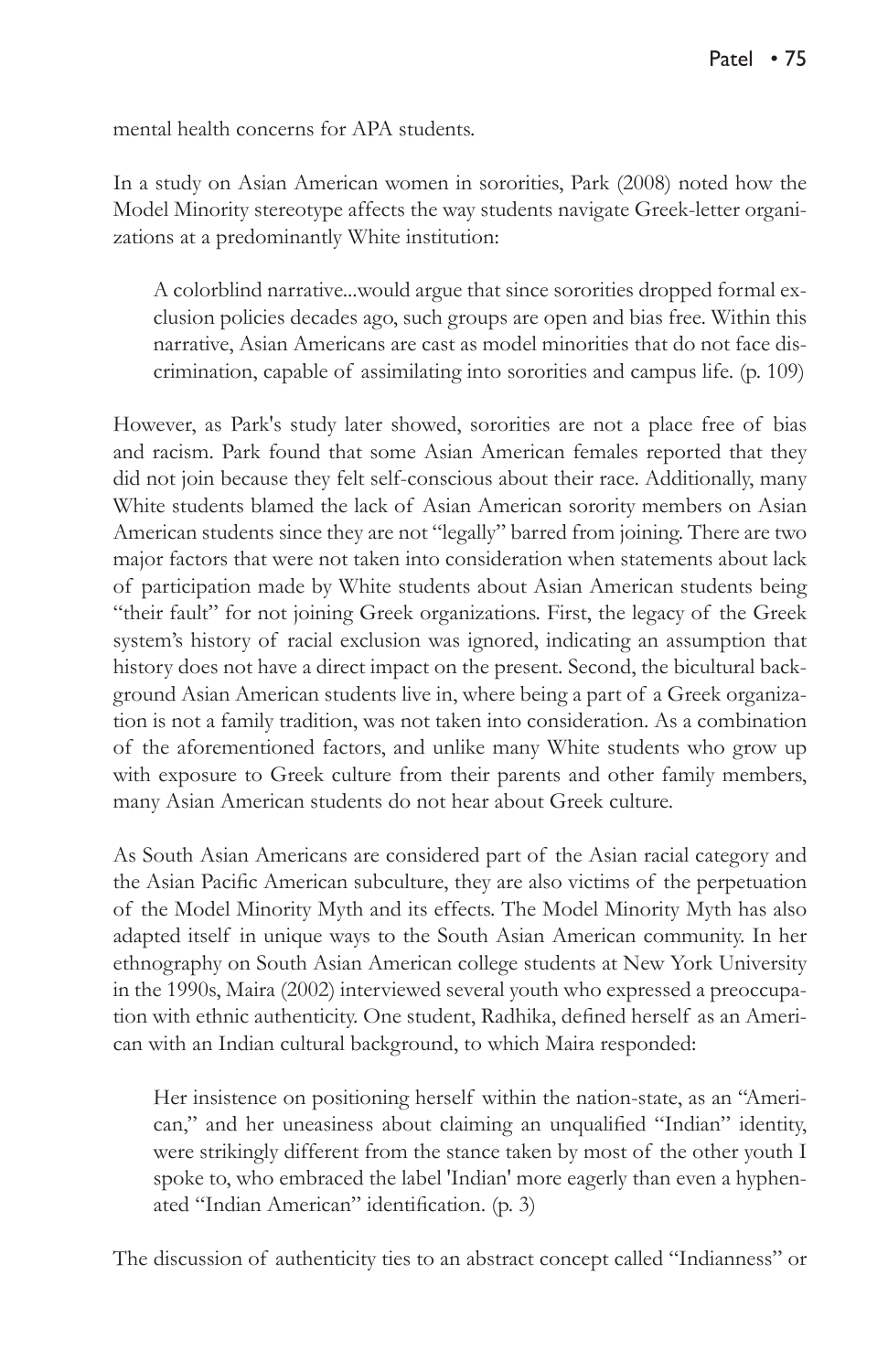# 76 • The Vermont Connection • 2010 • Volume 31

"Desiness" (Baljali & Nair, 2008; Maira, 2002; Shankar, 2008), which refers to a quantitative in-group assessment of the degree of Indianness or Desiness. While the term "Indian" is unique to people who claim heritage from India, "Desi" refers to people from the South Asian diaspora. Overall, "Desiness" refers to an ideal of what a model South Asian should act like a mythical nostalgia for the "good old days" that must be recreated. Students in Maira's ethnography cited that some of the ways "Desiness" and "Indianness" surfaced was through pressure to join ethnic-specific organizations in college and to have only friends of South Asian descent. "Indian American youth experience early in their lives the ways in which the different social spaces, or cultural fields, they occupy are associated with particular notions of generationally appropriate behavior and ideologies of citizenship and ethnicity" (Maira, p. 92). While the pressure to accommodate "Indianness" and "Desiness" is instilled well before college, it affects the way many South Asian American students experience college.

One of the ways students approach attaining "Indianness" and "Desiness" is by joining an ethnic-specific organization. Common college student organizations are Indian Student Associations (ISA), Pakistani Student Associations (PSA), and South Asian Student Associations (SASA), although there are many variations such as an Indian American Student Association, etc. There are also a plethora of similarly-related student organizations that address a South Asian identity but separate themselves from ethnicity, such as Hindu Student Councils, Bhangra dance teams, and South Asian a cappella groups, among others. These communities create networks that stretch across the nation and connect South Asian Americans as a cultural group. For example, many universities have Bhangra, Raas, and/or Bollywood dance teams that compete both regionally and nationally. These competitions build community as well as provide opportunities for South Asian American students to come together on the basis of performing, consuming, and embodying ethnic identity.

Ethnic student organizations can foster a heightened awareness of ethnic identity as well as create community and membership on college campuses at predominantly White institutions. There is "…evidence that racial/ethnic minority students express their cultural and racial identities through their participation in ethnic student organizations" (Museus, 2008, p. 571) and that "immersion in one or more campus subcultures positively influences the likelihood of those students' successful adjustment to, membership in, and persistence in college" (p. 573). For South Asian American students, participation in ethnic student organizations provides a venue for students to explore what "Desiness" and "Indianness" are within a social setting.

The implications for this exploration can both be negative or positive, depending on the culture of the organization and upon the individual student. Inkelas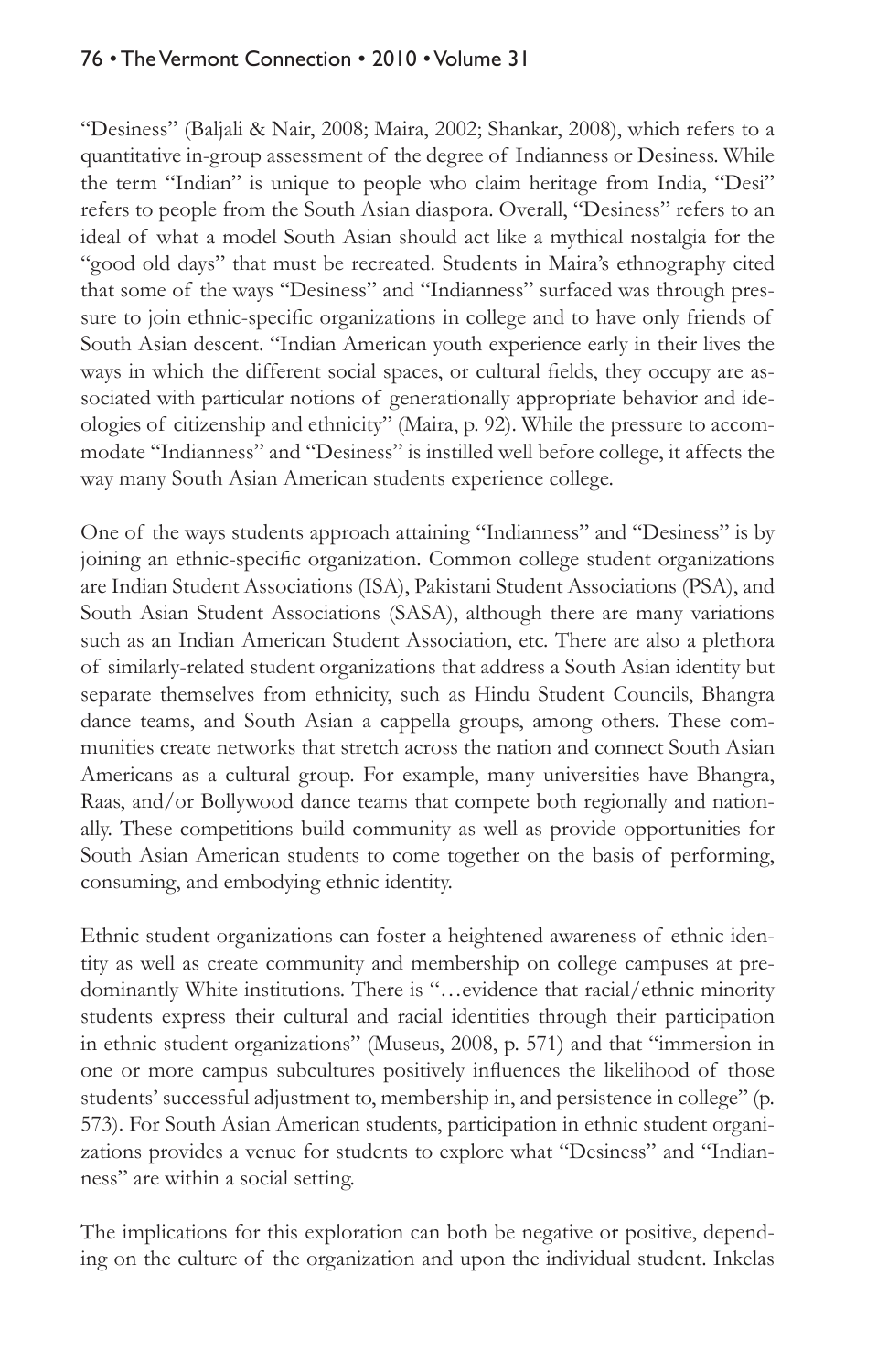(2004) found, from a sample of 184 students out of which approximately 25% were South Asian students, that participation in an Asian Pacific American organization led to increased awareness of APA issues and awareness of ethnic identity. Inkelas acknowledged, "Thus, ethnic club organization/involvement may be a positive influence on APA students' long-term civic and cultural engagement, which would imply that participation in such organizations is important for democratic citizenship" (p. 297). Research also indicates that being a part of an ethnic organization can influence the ethnic identity development of students as well as create a community. The more involved a student is with an ethnically-based organization, the more likely they are to explore ethnicity outside of the classroom (Guardia & Evans, 2008; Inkelas).

While exploration of ethnic identity is encouraged within South Asian American student organizations, the ideals of "Indianness" and "Desiness" are also internally policed within the organizations and can inhibit identity exploration in other realms. For example, one ideal of "Indianness" and/or "Desiness" is for women to remain chaste and for individuals to be heterosexual. There is an abstract quantitative measure for how authentically one expresses their South Asian ethnic identity. Maira (2002) explained:

Nearly all the youth I spoke to said their parents were uncomfortable with, if not opposed to, the idea of dating…Both youth and parents discussed dating with the underlying presumption of heterosexuality; none of the youth in this study identified as queer, although this does not mean that all of them were heterosexual…I was told at a workshop on sexuality that I facilitated at NYU that no one in Shruti [the Indian student group] knew of an Indian American who was visibly "out" on campus. (p. 154)

The internal policing and defining of South Asian American identity can inhibit exploration of other identities, such as sexual orientation, because heterosexuality is seen as integral to ethnic identities. By coming out or admitting to dating, South Asian American students would be seen as less "Indian" or "Desi."

### Ethnic Student Identity Development Models

A helpful model to consider when exploring the impact of "Desiness" and/ or "Indianness" with South Asian American college students is Astin's (1993) Input-Environment-Outcome (I-E-O) Model. The I-E-O Model addresses both the student's background upon entering college (Inputs) and the student's actual experiences during college (Environments). Together, they determine the student's development upon leaving the institution (Outcomes). When examining a student's relationship to "Desiness" and "Indianness", preexisting notions about ethnic identity, in combination with each organization's culture around internal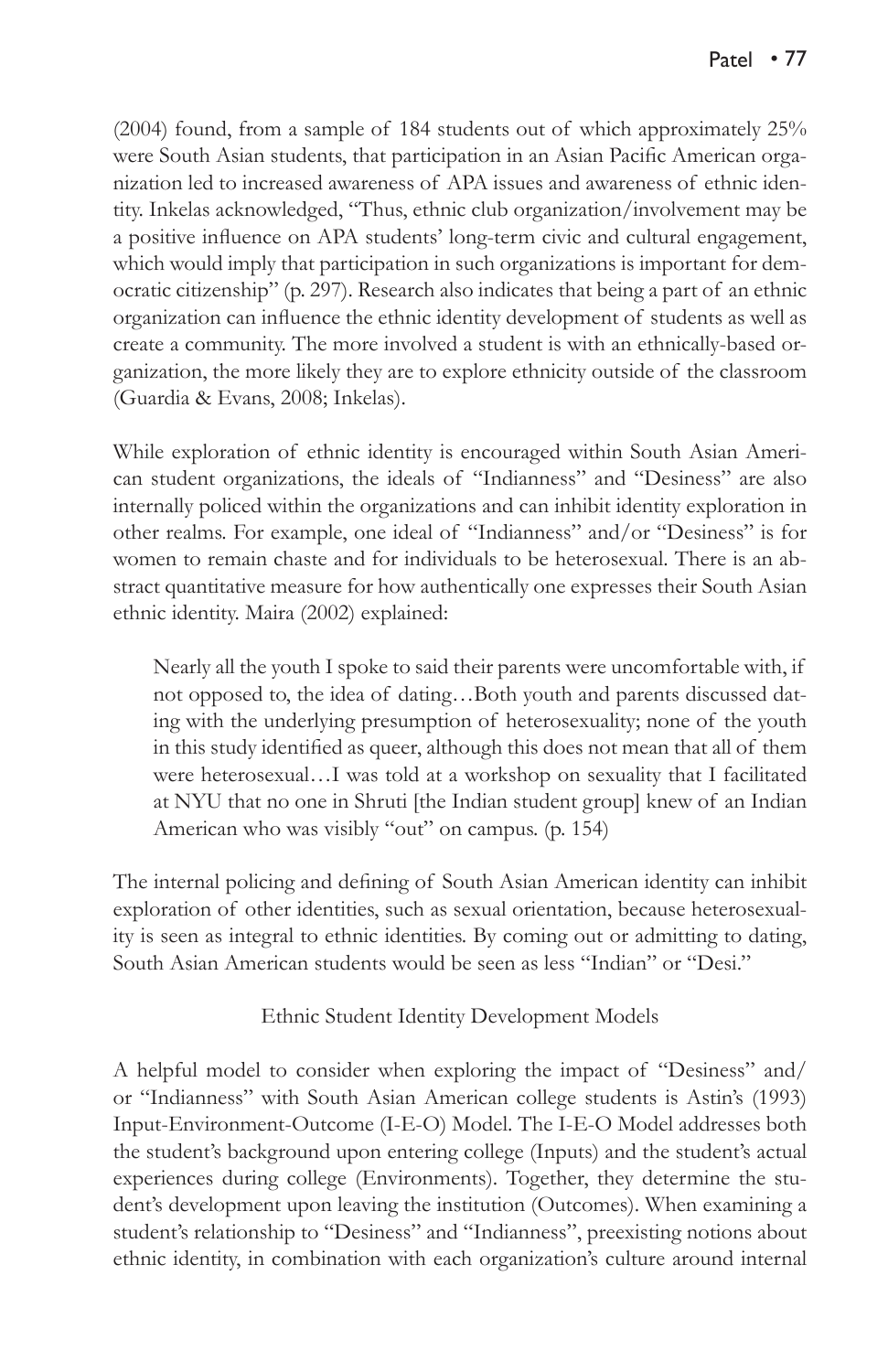# 78 • The Vermont Connection • 2010 • Volume 31

policing, impact the way students interpret their ethnic identity upon leaving. Shankar (2008) alluded to this model when, as an ethnographer working with Desi high school youth, she was pressured by parents to "teach" their children about proper study habits, what defined "success" and, especially to the young women, the importance of maintaining "respectability." These notions and cultural pressures influence what values students equate to their ethnic identification.

Another useful model is Astin's (1984) Model of Student Involvement, which suggested that student involvement directly affects student development. According to this model, student involvement "extends far beyond memberships in clubs and student organizations. Spending time on campus, living and participating in residence hall communities, interacting with faculty … and socializing with peers about academic matters and nonacademic matters are all included in Astin's definition" (as cited in Harper & Quaye, 2008, p. 187). When working with South Asian American students, it is important to consider not only the impact of involvement with ethnic student organizations, but also the other environments the student operates in and how that affects the student's holistic development.

A third model to consider is Phinney's (1991) Model of Ethnic Identity Development. Divided into three stages, the model asserted that a student progresses by initially showing little to no interest in ethnic identity, then exhibiting a search for ethnic identity, and finally arriving at a place where ethnic identity is achieved. While one criticism of this theory is that it is all-encompassing of all ethnic identities, Harper and Quaye (2008) suggested "an ethnic specific theory… could potentially lead to misguided generalizations and insufficient engagement strategies" (p. 187). Phinney's model is useful for analyzing the way South Asian American students can develop their ethnic identities and how that development is impacted by involvement on campus.

### Research Recommendations

One large gap in the literature about South Asian Americans and the challenges with "Desiness" and "Indianness" is consideration for how these terms are defined. While members of the group may identify with the terms, there is no definitive piece to refer to for those who are not members of South Asian American populations. While canonical works (Maira, 2002; Prashad, 2000; Shankar, 2008) refer to these concepts, there is no working definition for how the terms are interpreted and their impact on South Asian Americans. In order to gauge how populations define the terms "Desiness" and "Indianness", the sample interviewed must be a diverse group comprised of but not limited to, members from different immigrant statuses, cultural backgrounds, gender identities, age, and different levels of involvement with ethnic organizations (Ibrahim et al.,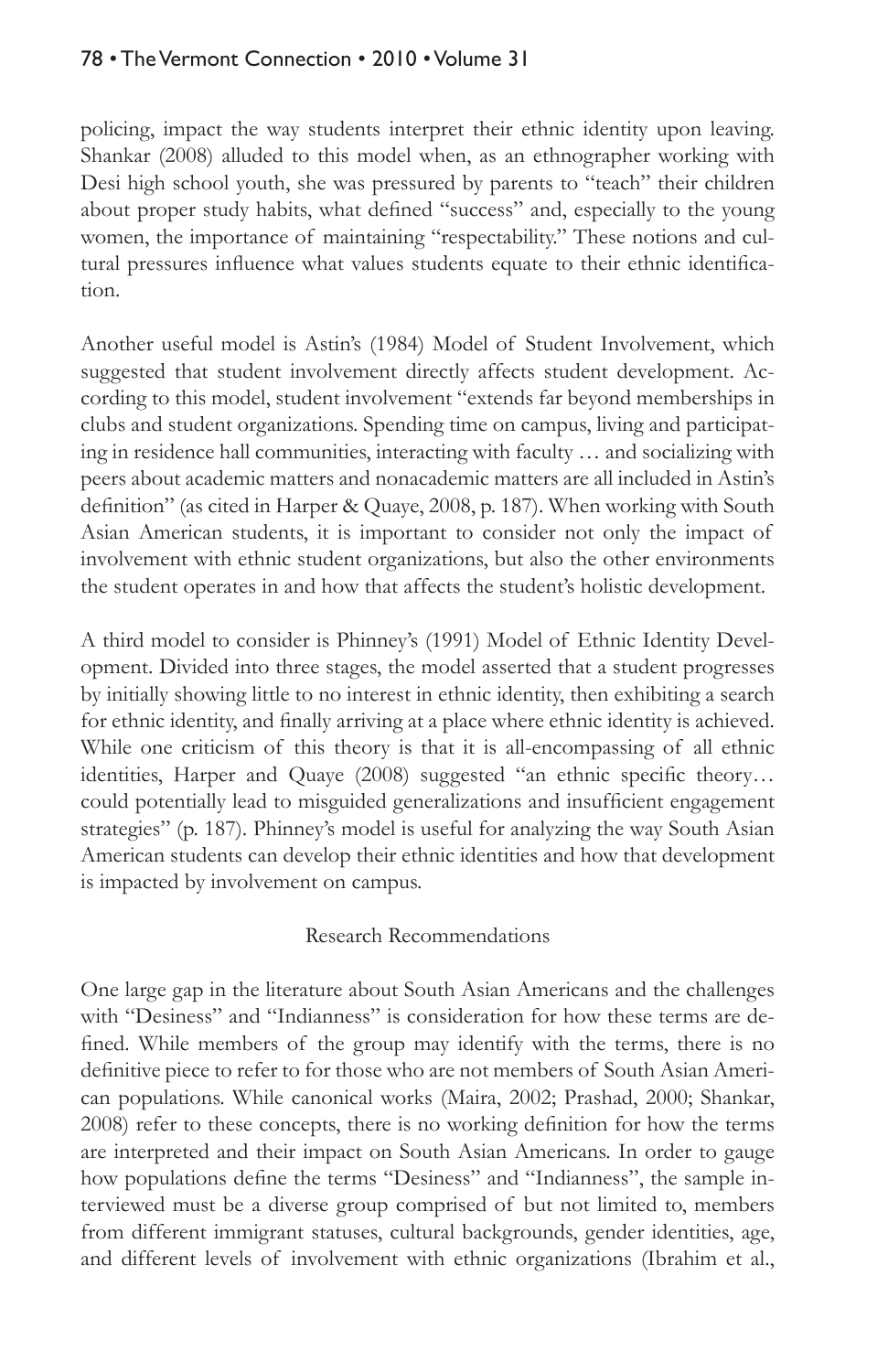1997).

Another research recommendation is to consider the ethnic identity development of South Asian American students who do not fit the heteronormative ideals that are enforced through ethnic student organizations. If students do not feel comfortable joining the student group, or are driven out for violating "Indianness" and "Desiness" notions but still possess a strong sense of their ethnic identity, it is pertinent to address what other campus resources, if any, influence their exploration processes.

### Conclusion

Overall, it is important for student affairs practitioners to acknowledge that South Asian American students face different community issues than other APA populations. For effective advising and counseling, histories of APA subgroups must be separated from one another. While ethnic student organizations do serve a positive purpose for many, cultural influences such as the Model Minority Myth and protection of a heteronormative ideal can also damage identity exploration for South Asian American students when pressured by notions of ethnic authenticity. Student affairs professionals will benefit from critically analyzing both the positive and negative aspects of ethnic student groups as well as supporting the continued ethnic identity development of their students.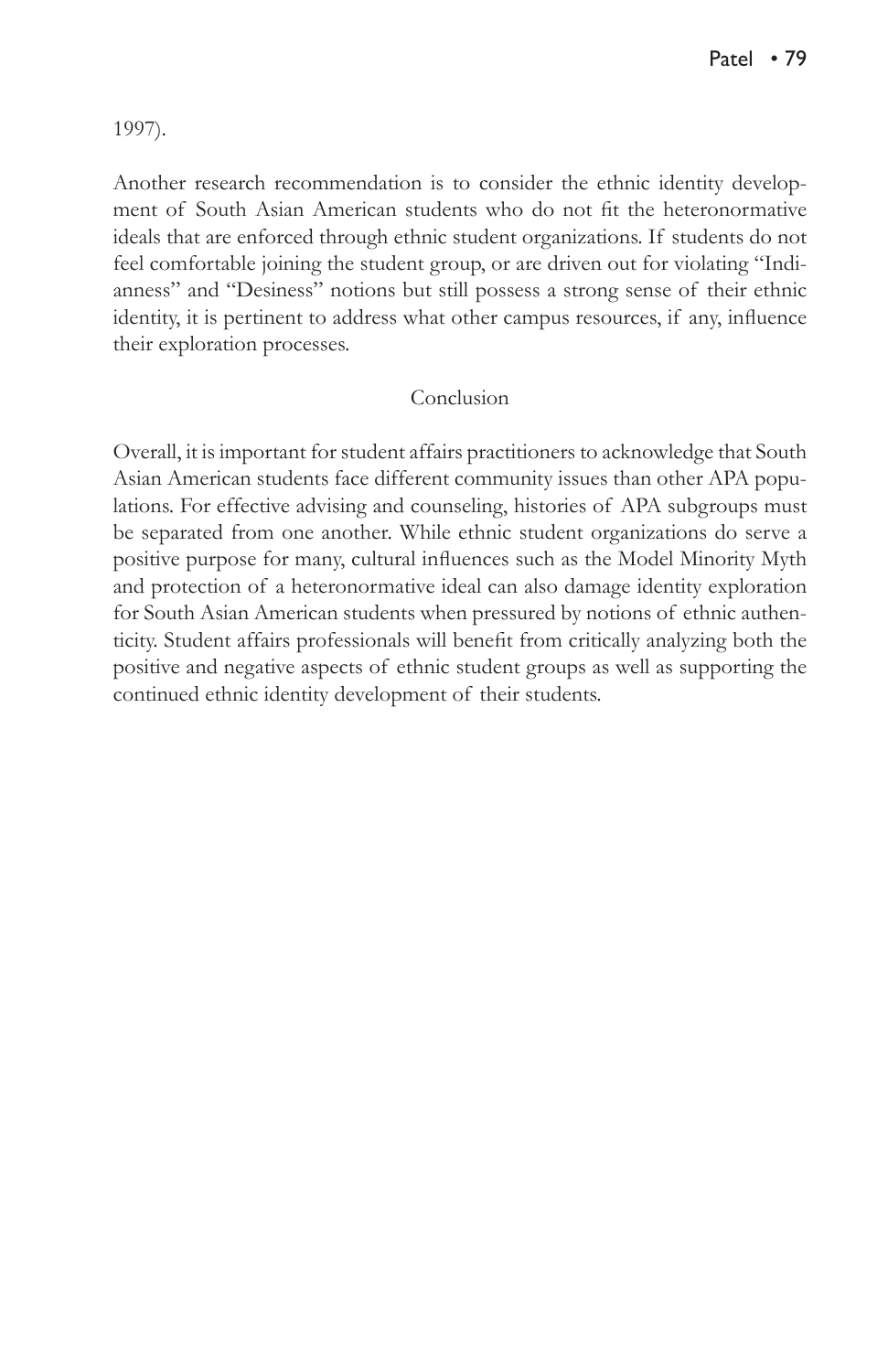#### References

- Astin, A. W. (1984). Student involvement: A developmental theory. *Journal of College Student Personnel, 25,* 297-308.
- Astin, A. W. (1993). *What matters in college? Four critical years revisited.* San Francisco: Jossey-Bass.
- Balaji, M., & Nair, A. (2008). *Desi rap: South Asian Americans in hip hop.* Lanham, MD: Lexington Books.
- Brand, David. (1987, August 31). Education: The New Whiz Kids. *Time Magazine.*
- Choi, J. L., Rogers, J. R., & Werth, J. L. (2009). Suicide risk assessment with Asian American college students: A culturally informed perspective. *The Counseling Psychologist, 37,* 186-218. doi: 10.1177/0011000006292256

Guardia, J. R., & Evans, N. J. (2008). Factors influencing the ethnic identity development of Latino fraternity members at a Hispanic serving institution. *Journal of College Student Development, 49*(3), 163-181.

Harper, S., & Quaye, S. (2008). *Student engagement in higher education: Theoretical perspectives and practical approaches for diverse populations.* New York: Routledge.

- Ibrahim, F., Ohnishi, H., & Sandhu, D. S. (1997). Asian American identity development: A culture specific model for South Asian Americans. *Journal of Multicultural Counseling & Development, 25*(1), 34-50.
- Inkelas, K. K. (2004). Does participation in ethnic cocurricular activities facilitate a sense of ethnic awareness and understanding? A study of Asian Pacific American undergraduates. *Journal of College Student Development, 45*(3), 285- 302.
- Koshy, S. (2004). *Sexual naturalization: Asian Americans and miscegenation.* Palo Alto, CA: Stanford University Press.
- Kotori, C., & Malaney, G. D. (2003). Asian American students' perceptions of racism, reporting behaviors, and awareness of legal rights and procedures. *NASPA Journal, 40*(3), 56-76.
- Leonard, K. (1997). *The South Asian Americans.* Westport, CT: Greenwood Press.
- Maira, S. M. (2002). *Desis in the house: Indian American youth culture In NYC*. Philadelphia: Temple University Press.
- McEwen, M. K., Kodama, C. M., Alvarez, A. N., Lee, S., & Liang, C. T. H. (2002). *Working with Asian American college students: New directions for student services.* San Francisco: Jossey-Bass.
- Museus, S. D. (2008). The role of ethnic student organizations in fostering African American and Asian American students' cultural adjustment and membership at predominantly White institutions. *Journal of College Student Development, 49*(6), 568-586.
- Park, J. (2008). Race and the Greek System in the 21st Century: Centering the Voices of Asian American Women. *NASPA Journal, 45*(1), 103-132.
- Phinney, J. S. (1993). A three-stage model of ethnic identity development in adolescence. In M.F. Bernal & G.P. Knight (Eds.), Ethnic identity: Forma-